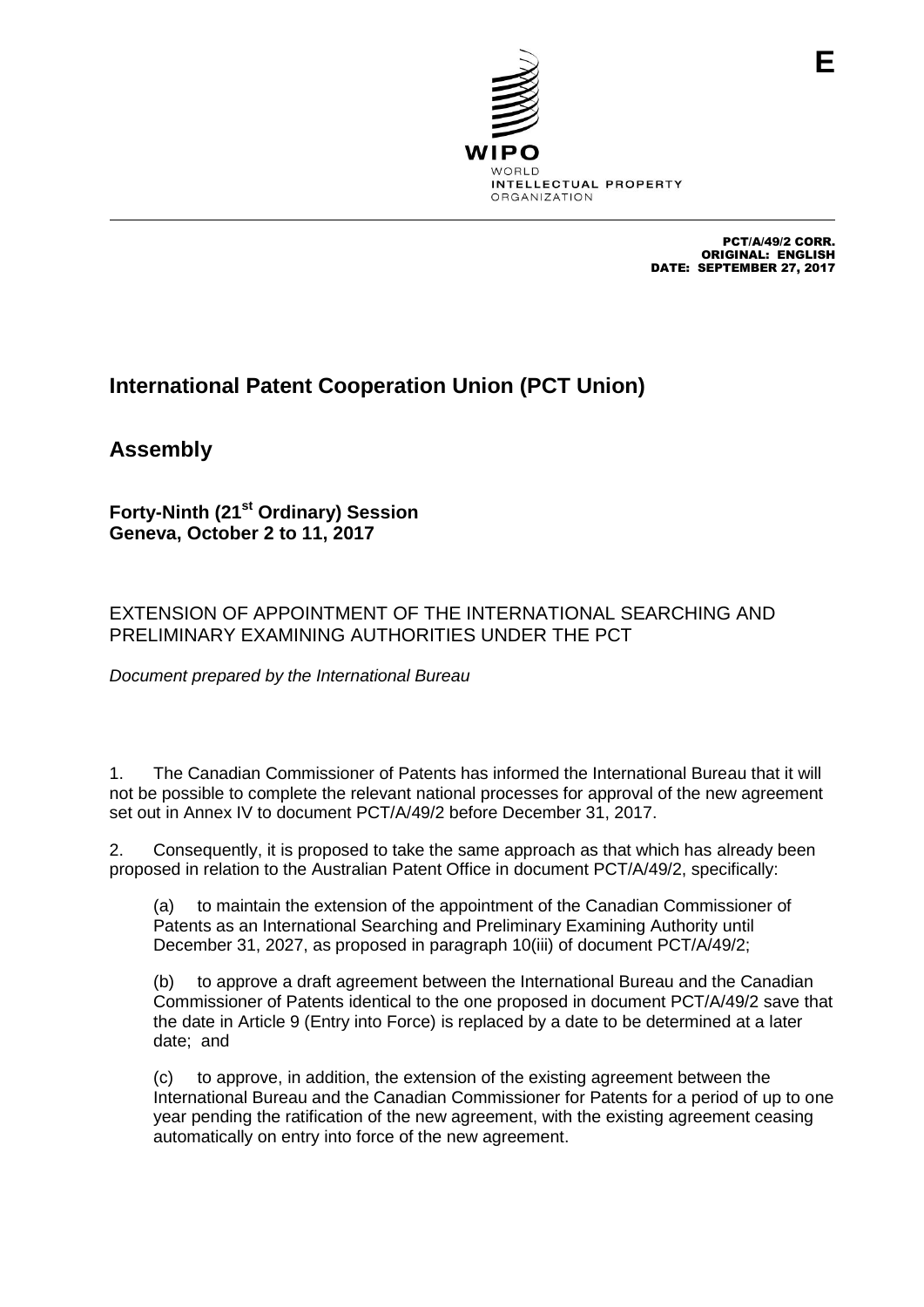## 3. Consequently, document PCT/A/49/2 is amended as follows:

(i) Paragraphs 8 and 9: references to the Canadian Commissioner of Patents are added so that these two paragraphs would read as follows:

"8. It is proposed that all agreements, except that between the Australian Patent Office and the International Bureau, and that between the Canadian Commissioner of Patents and the International Bureau, enter in force on January 1, 2018, following the expiration of the existing agreements.

"9. In the case of the Australian Patent Office and the Canadian Commissioner of Patents, it will not be possible for the respective Governments to complete the necessary domestic ratification procedures before the expiration of the existing agreements on December 31, 2017. Consequently, it is proposed to extend the existing agreements pending the ratification of the new agreements, with the existing agreements ceasing automatically on entry into force of the new agreements. Annexes II and IV to this document contains both the extension agreement and the new agreement with, respectively, the Australian Patent Office and the Canadian Commissioner of Patents."

## *[Note: the changes to both paragraphs are shown using underline and strikeout, but do not constitute part of the final text.]*

(ii) Annex IV (Draft Agreement between the Canadian Commissioner of Patents and the International Bureau) is replaced by the Annex to this document, containing both the new draft extension agreement and the modified main draft agreement, as described in paragraph 2(b), above.

> [Annex follows (replacing PCT/A/49/2 Annex IV)]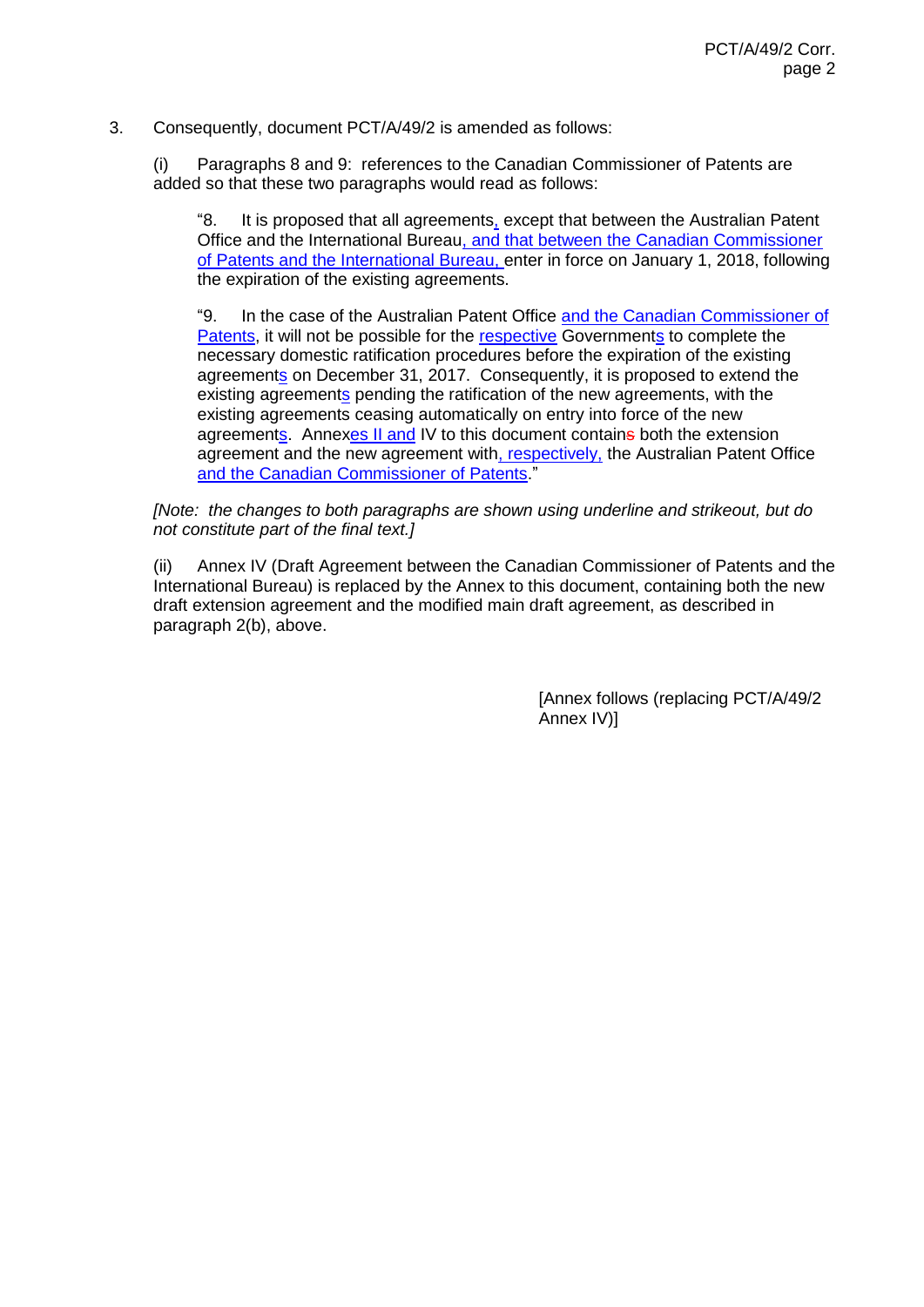## Amendment to the Agreement

## between the Canadian Commissioner of Patents and the International Bureau of the World Intellectual Property Organization

in relation to the functioning of the Canadian Commissioner of Patents as an International Searching Authority and International Preliminary Examining Authority under the Patent Cooperation Treaty

## *Preamble*

The Canadian Commissioner of Patents and the International Bureau of the World Intellectual Property Organization,

*Considering* that the Agreement between the Canadian Commissioner of Patents and the International Bureau of WIPO in relation to the functioning of the Canadian Commissioner of Patents as an International Searching Authority and International Preliminary Examining Authority under the Patent Cooperation Treaty (PCT) of December 13, 2007 (the Agreement), made under PCT Articles 16(3)(b) and 32(3), was concluded for a period of 10 years from January 1, 2008 to December 31, 2017,

*Considering* that the said Agreement has been amended in 2010, these amendments having been published in the PCT Gazette on July 22, 2010,

*Considering* that the Canadian Commissioner of Patents and the International Bureau of WIPO have already started negotiations for a new Agreement as provided under Article 10 therein,

*Recognizing* that the Canadian Commissioner of Patents will not be able to complete the necessary domestic procedures to ratify a new Agreement in relation to the functioning of the Canadian Commissioner of Patents as an International Searching Authority and International Preliminary Examining Authority under the Patent Cooperation Treaty, prior to the expiration of the Agreement on December 31, 2017;

*Hereby agree as follows:*

## Article 1 Extension of the Agreement

(1) The Agreement between the Canadian Commissioner of Patents and the International Bureau of WIPO signed on December 13, 2007, including its amendments and Annexes, is hereby extended until December 31, 2018 or until the day before the entry into force of a new Agreement on the same subject matter in accordance with PCT Articles 16(3)(b) and 32(3) and with the domestic legal and constitutional procedures of Canada, whichever is sooner.

(2) Consequently, references made to "December 31, 2017" under Articles 10 and 12 of the Agreement are amended to "December 31, 2018", accordingly.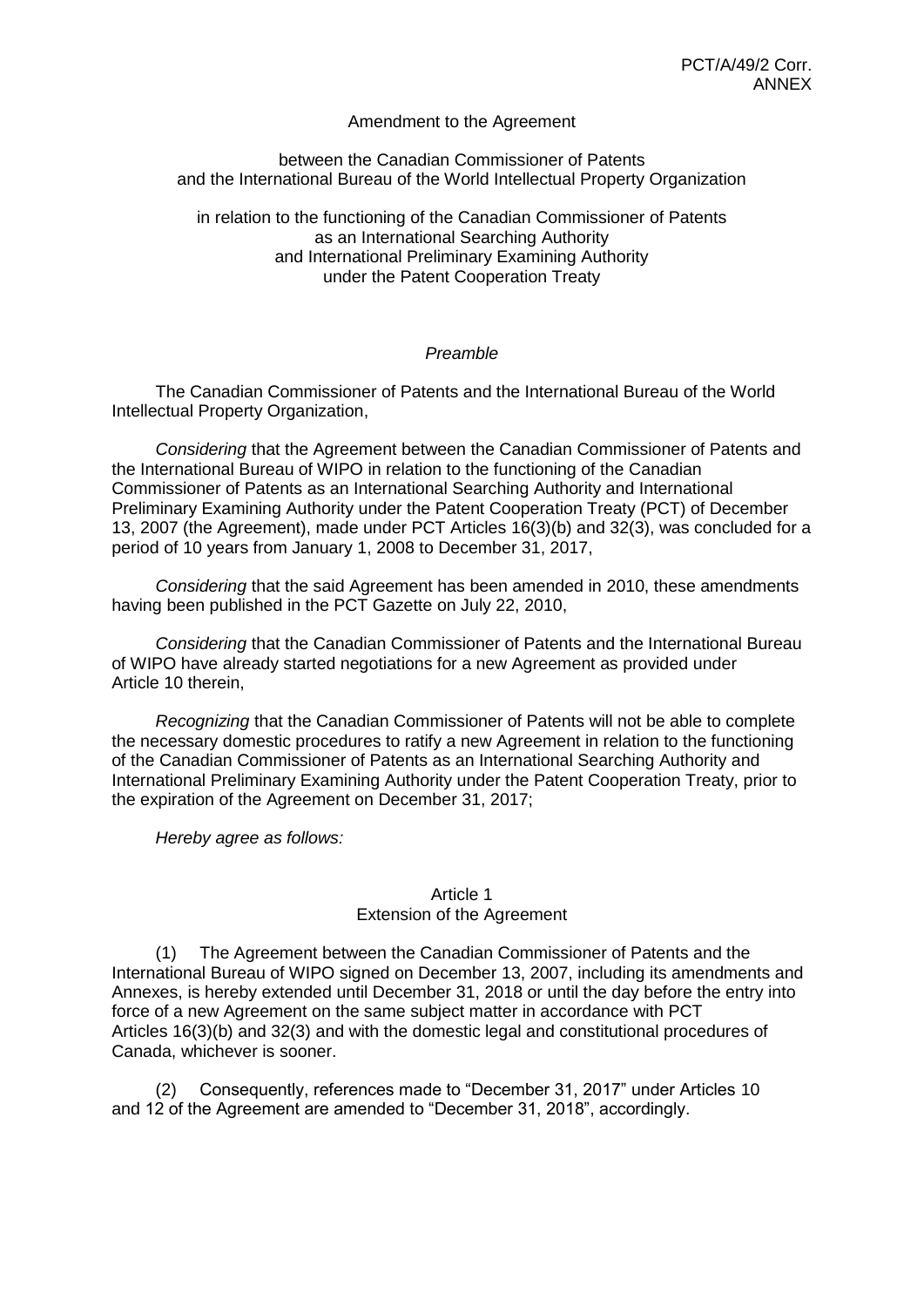## Article 2 Approval and entry into force

(1) In accordance with Article 11(1) of the Agreement, this amendment shall be subject to the approval of the Assembly of the International Patent Cooperation Union.

(2) Subject to paragraph 1 of this Article, this amendment shall take effect on December 31, 2017.

*In witness whereof* the parties hereto have executed this Agreement.

Done at *[city]*, this *[date]*, in two originals in the English and French languages, each text being equally authentic.

For the Canadian Commissioner of Patents by:

For the International Bureau of the World Intellectual Property Organization by: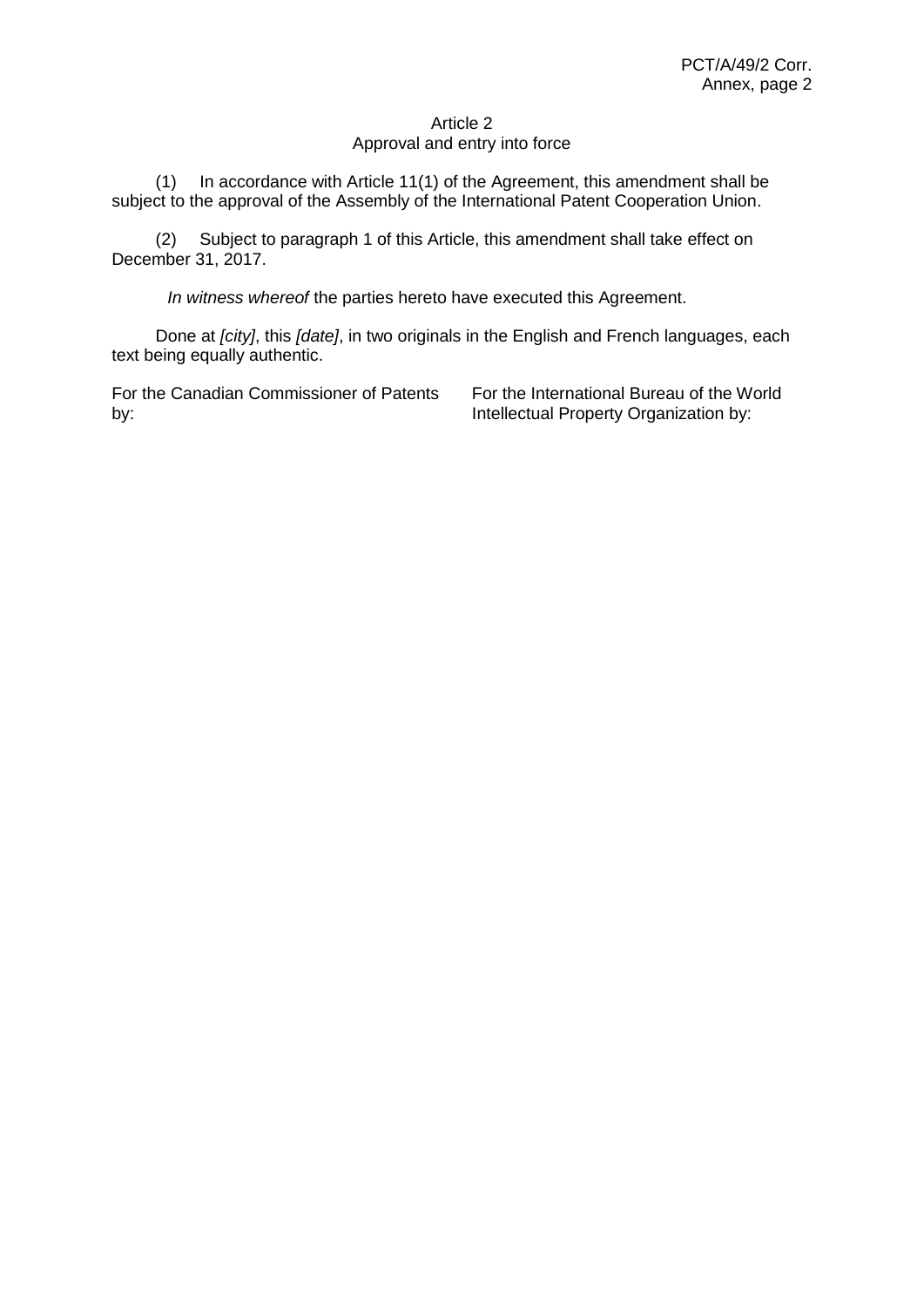## Draft Agreement

between the Canadian Commissioner of Patents and the International Bureau of the World Intellectual Property Organization

in relation to the functioning of the Canadian Commissioner of Patents as an International Searching Authority and International Preliminary Examining Authority under the Patent Cooperation Treaty

## *Preamble*

The Canadian Commissioner of Patents and the International Bureau of the World Intellectual Property Organization,

*Considering* that the PCT Assembly, having heard the advice of the PCT Committee for Technical Cooperation, has appointed the Canadian Commissioner of Patents as an International Searching and Preliminary Examining Authority under the Patent Cooperation Treaty and approved this Agreement in accordance with Articles 16(3) and 32(3),

*Hereby agree as follows:*

## Article 1 Terms and Expressions

- (1) For the purposes of this Agreement:
	- (a) "Treaty" means the Patent Cooperation Treaty;
	- (b) "Regulations" means the Regulations under the Treaty;
- (c) "Administrative Instructions" means the Administrative Instructions under the Treaty;

(d) "Article" (except where a specific reference is made to an Article of this Agreement) means an Article of the Treaty;

(e) "Rule" means a Rule of the Regulations;

- (f) "Contracting State" means a State party to the Treaty;
- (g) "the Authority" means the Canadian Commissioner of Patents;

(h) "the International Bureau" means the International Bureau of the World Intellectual Property Organization.

(2) All other terms and expressions used in this Agreement which are also used in the Treaty, the Regulations or the Administrative Instructions have, for the purposes of this Agreement, the same meaning as in the Treaty, the Regulations and the Administrative Instructions.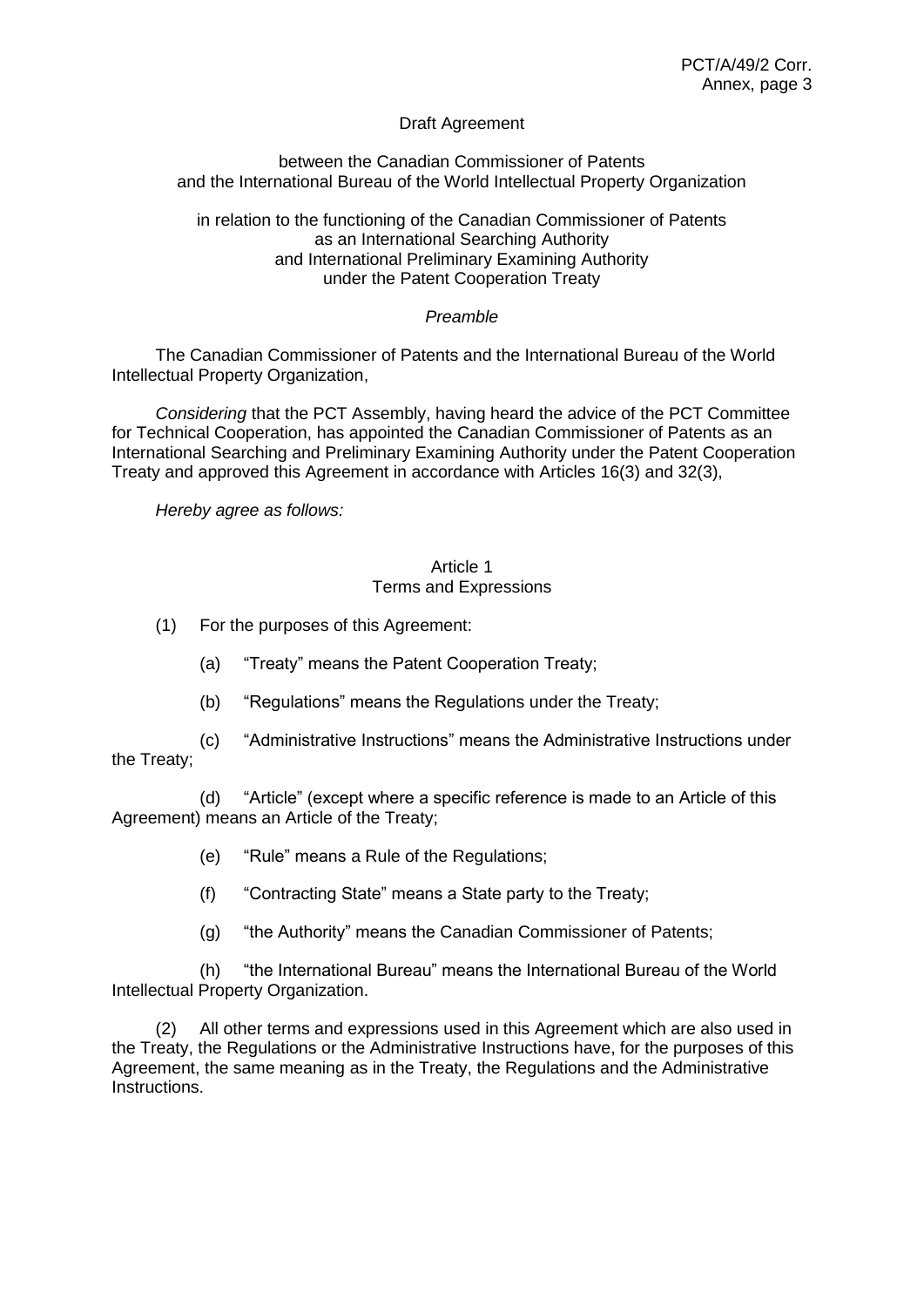### Article 2 Basic Obligations

(1) The Authority shall carry out international search and international preliminary examination in accordance with, and perform such other functions of an International Searching Authority and International Preliminary Examining Authority as are provided under, the Treaty, the Regulations, the Administrative Instructions and this Agreement.

(2) In carrying out international search and international preliminary examination, the Authority shall apply and observe all the common rules of international search and of international preliminary examination and, in particular, shall be guided by the PCT International Search and Preliminary Examination Guidelines.

(3) The Authority shall maintain a quality management system in compliance with the requirements set out in the PCT International Search and Preliminary Examination Guidelines.

(4) The Authority and the International Bureau shall, having regard to their respective functions under the Treaty, the Regulations, the Administrative Instructions and this Agreement, render, to the extent considered to be appropriate by both the Authority and the International Bureau, mutual assistance in the performance of their functions thereunder.

## Article 3

## Competence of Authority

(1) The Authority shall act as International Searching Authority for any international application filed with the receiving Office of, or acting for, any Contracting State specified in Annex A to this Agreement, provided that the receiving Office specifies the Authority for that purpose, that such application, or a translation thereof furnished for the purposes of international search, is in the language or one of the languages specified in Annex A to this Agreement and, where applicable, that the Authority has been chosen by the applicant and that any other requirements regarding such application as specified in Annex A to this Agreement have been met.

(2) The Authority shall act as International Preliminary Examining Authority for any international application filed with the receiving Office of, or acting for, any Contracting State specified in Annex A to this Agreement, provided that the receiving Office specifies the Authority for that purpose, that such application, or a translation thereof furnished for the purposes of international preliminary examination, is in the language or one of the languages specified in Annex A to this Agreement and, where applicable, that the Authority has been chosen by the applicant and that any other requirements regarding such application as specified in Annex A to this Agreement have been met.

(3) Where an international application is filed with the International Bureau as receiving Office under Rule 19.1(a)(iii), paragraphs (1) and (2) apply as if that application had been filed with a receiving Office which would have been competent under Rule 19.1(a)(i) or (ii), (b) or (c) or Rule 19.2(i).

The Authority shall conduct supplementary international searches in accordance with Rule 45*bis* to the extent decided by it, as set out in Annex B to this Agreement.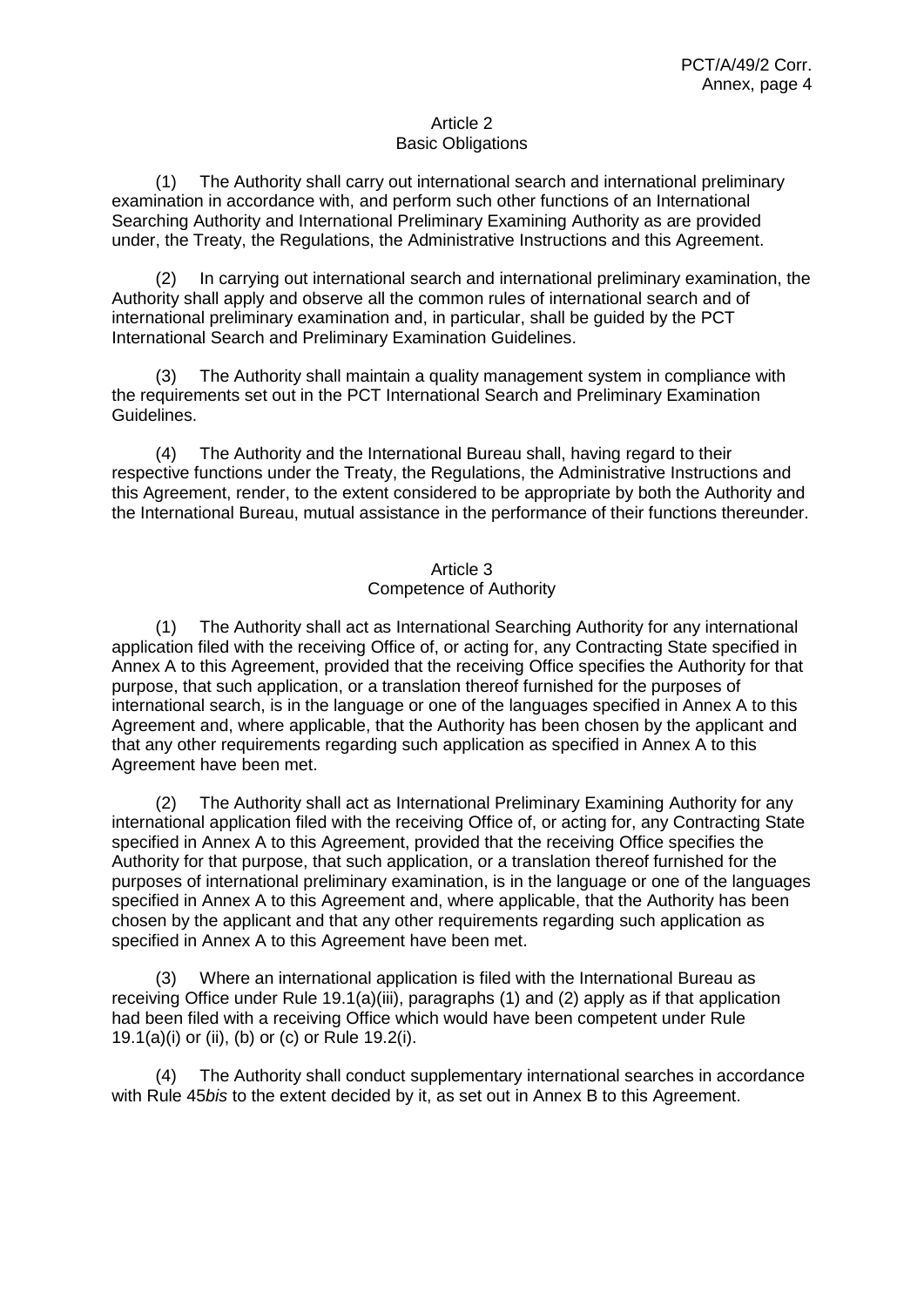#### Article 4

## Subject Matter Not Required to Be Searched or Examined

The Authority shall not be obliged to search, by virtue of Article  $17(2)(a)(i)$ , or examine, by virtue of Article 34(4)(a)(i), any international application to the extent that it considers that such application relates to subject matter set forth in Rule 39.1 or 67.1, as the case may be, with the exception of the subject matter specified in Annex C to this Agreement.

# Article 5

### Fees and Charges

(1) A schedule of all fees of the Authority, and all other charges which the Authority is entitled to make, in relation to its functions as an International Searching Authority and International Preliminary Examining Authority, is set out in Annex D to this Agreement.

(2) The Authority shall, under the conditions and to the extent set out in Annex D to this Agreement:

(i) refund the whole or part of the search fee paid, or waive or reduce the search fee, where the international search report can be wholly or partly based on the results of an earlier search (Rules 16.3 and 41.1);

(ii) refund the search fee where the international application is withdrawn or considered withdrawn before the start of the international search.

(3) The Authority shall, under the conditions and to the extent set out in Annex D to this Agreement, refund the whole or part of the preliminary examination fee paid where the demand is considered as if it had not been submitted (Rule 58.3) or where the demand or the international application is withdrawn by the applicant before the start of the international preliminary examination.

#### Article 6 **Classification**

For the purposes of Rules 43.3(a) and 70.5(b), the Authority shall indicate the classification of the subject matter according to the International Patent Classification. The Authority may, in addition, in accordance with Rules 43.3 and 70.5, indicate the classification of the subject matter according to any other patent classification specified in Annex E to this Agreement to the extent decided by it as set out in that Annex.

### Article 7 Languages of Correspondence Used by the Authority

For the purposes of correspondence, including forms, other than with the International Bureau, the Authority shall use the language or one of the languages indicated, having regard to the language or languages indicated in Annex A and to the language or languages whose use is authorized by the Authority under Rule 92.2(b), in Annex F.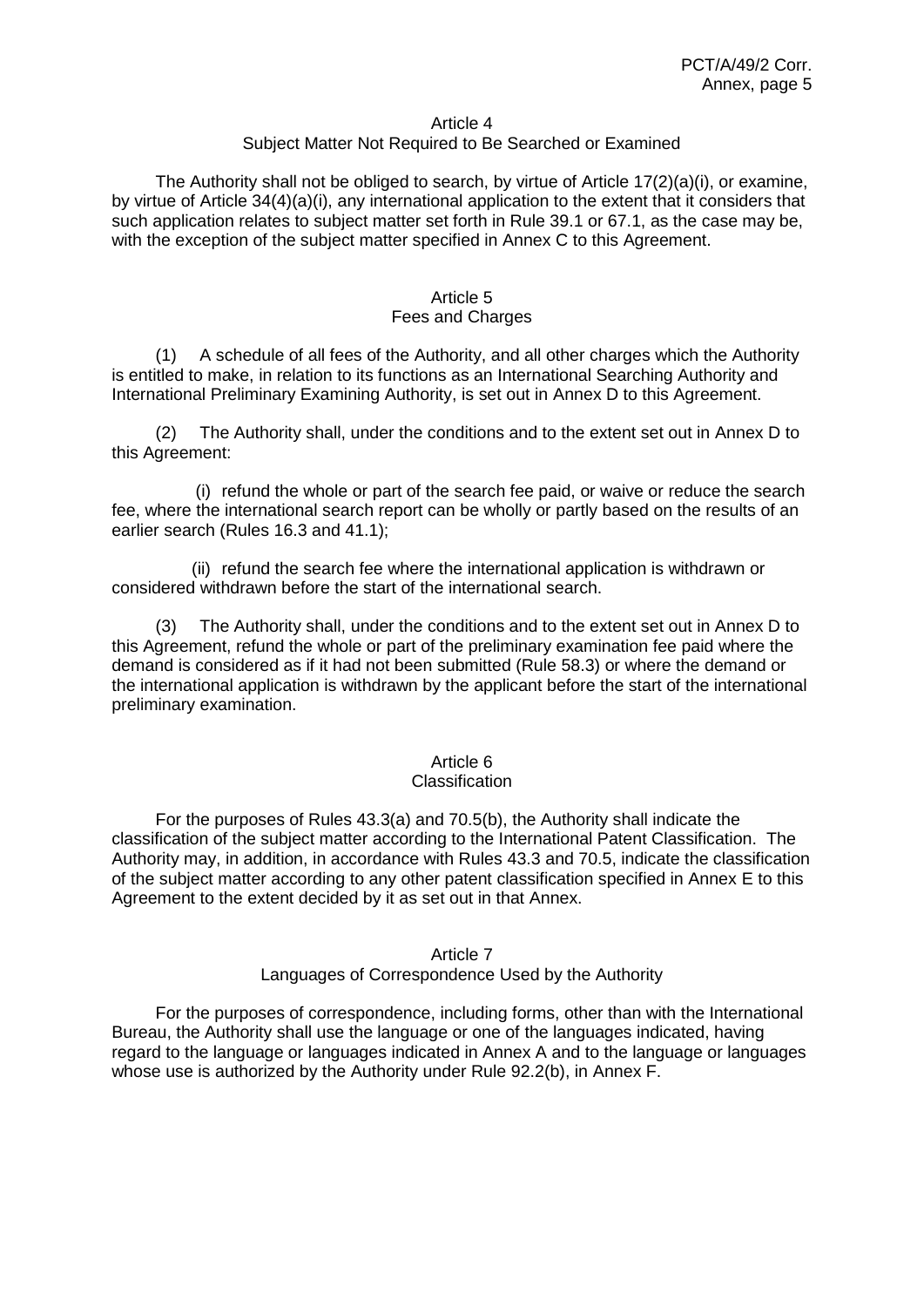### Article 8 International-Type Search

The Authority shall carry out international-type searches to the extent decided by it as set out in Annex G to this Agreement.

## Article 9 Entry into Force

This Agreement shall enter into force on *[date]*.

### Article 10 Duration and Renewability

This Agreement shall remain in force until December 31, 2027. The parties to this Agreement shall, no later than July 2026, start negotiations for its renewal.

# Article 11

## Amendment

(1) Without prejudice to paragraphs (2) and (3), amendments may, subject to approval by the Assembly of the International Patent Cooperation Union, be made to this Agreement by agreement between the parties hereto; they shall take effect on the date agreed upon by them.

(2) Without prejudice to paragraph (3), amendments may be made to the Annexes to this Agreement by agreement between the Director General of the World Intellectual Property Organization and the Authority; and, notwithstanding paragraph (4), they shall take effect on the date agreed upon by them.

(3) The Authority may, by a notification to the Director General of the World Intellectual Property Organization:

(i) add to the indications of States and languages contained in Annex A to this Agreement;

(ii) amend the indications on supplementary international searches contained in Annex B to this Agreement;

(iii) amend the schedule of fees and charges contained in Annex D to this Agreement;

(iv) amend the indications on patent classification systems contained in Annex E to this Agreement;

(v) amend the indications on languages of correspondence contained in Annex F to this Agreement;

(vi) amend the indications on international-type searches contained in Annex G to this Agreement.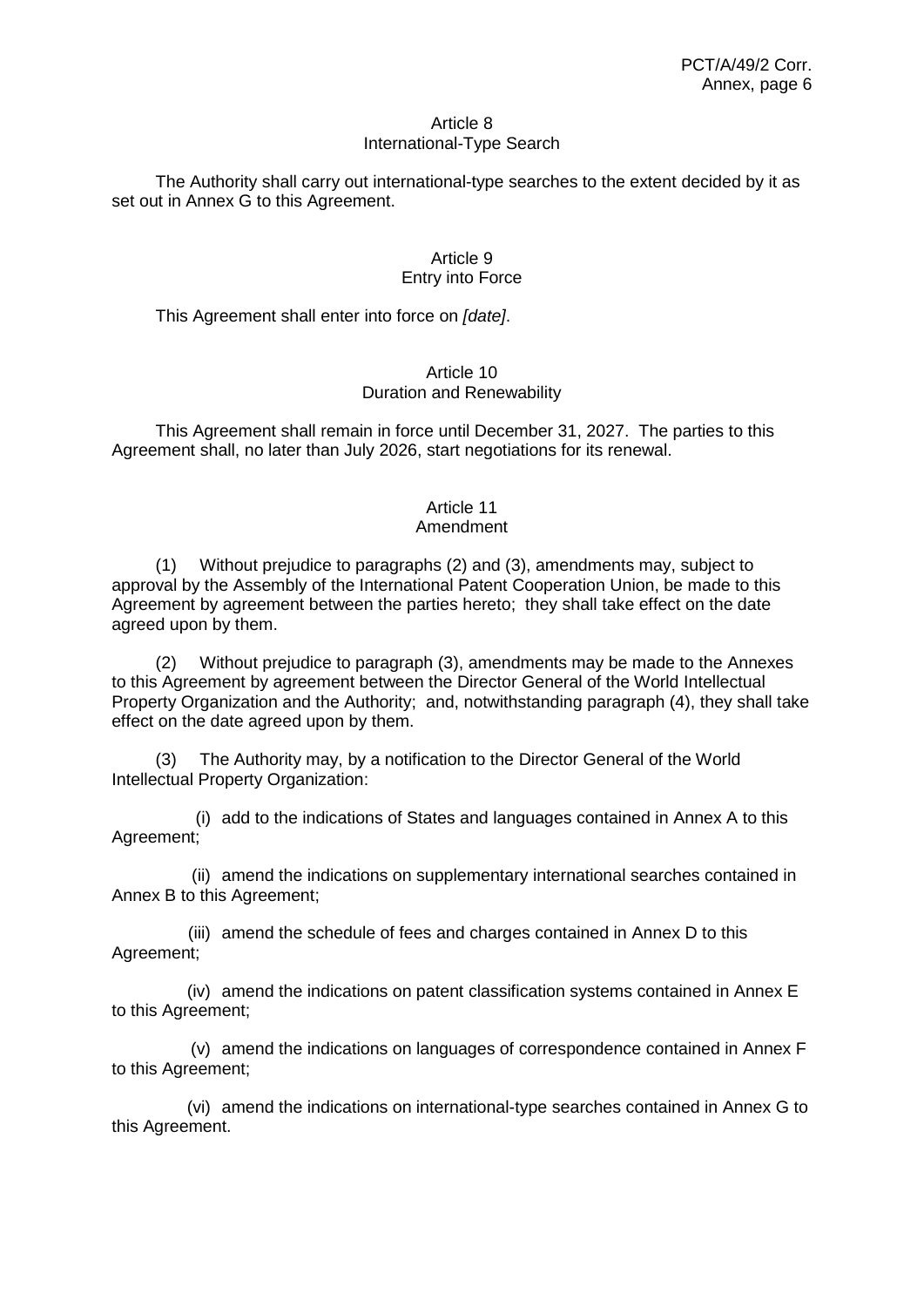(4) Any amendment notified under paragraph (3) shall take effect on the date specified in the notification, provided that:

(i) for an amendment to Annex B to the effect that the Authority shall no longer conduct supplementary international searches, that date is at least six months later than the date on which the notification is received by the International Bureau, and

(ii) for any change in the currency or amount of fees or charges contained in Annex D, for any addition of new fees or charges, and for any change in the conditions for and the extent of refunds or reductions of fees contained in Annex D, that date is at least two months later than the date on which the notification is received by the International Bureau.

# Article 12

## **Termination**

(1) This Agreement shall terminate before December 31, 2027:

(i) if the Canadian Commissioner of Patents gives the Director General of the World Intellectual Property Organization written notice to terminate this Agreement; or

(ii) if the Director General of the World Intellectual Property Organization gives the Canadian Commissioner of Patents written notice to terminate this Agreement.

(2) The termination of this Agreement under paragraph (1) shall take effect one year after receipt of the notice by the other party, unless a longer period is specified in such notice or unless both parties agree on a shorter period.

*In witness whereof* the parties hereto have executed this Agreement.

Done at *[city]*, this *[date]*, in two originals in the English and French languages, each text being equally authentic.

The Canadian Commissioner of Patents: For the International Bureau of the World Intellectual Property Organization by: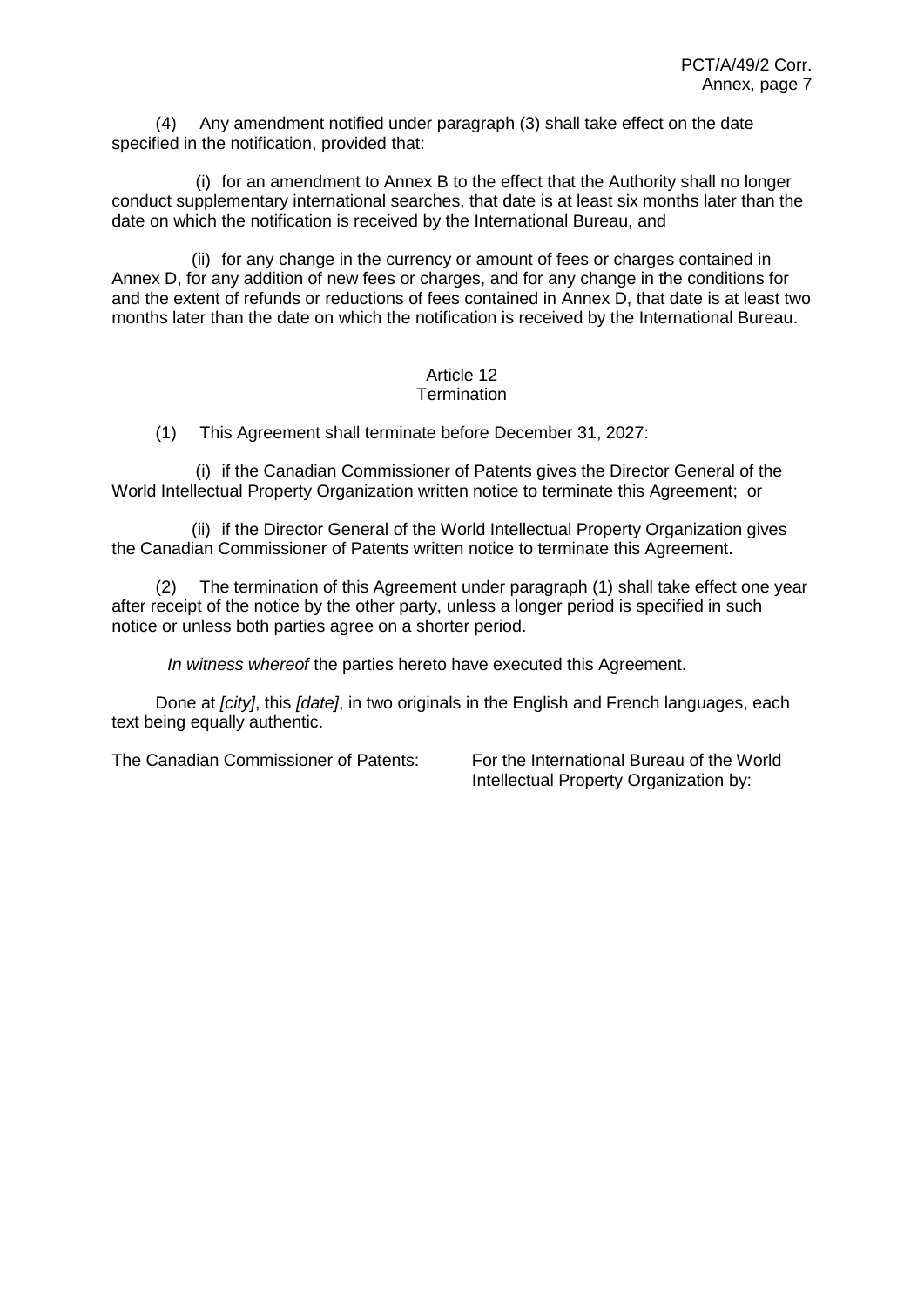### Annex A States and Languages

Under Article 3 of the Agreement, the Authority specifies:

(i) the following States for which it will act:

so far as Article 3(1) is concerned:

Canada, and the States regarded as developing countries in conformity with the established practice of the General Assembly of the United Nations;

so far as Article 3(2) is concerned:

where the Authority has prepared the international search report, Canada, and the States regarded as developing countries in conformity with the established practice of the General Assembly of the United Nations.

Where a receiving Office specifies the International Authority under Articles 3(1) and (2), the International Authority shall become competent for international applications filed at that receiving Office from a date to be agreed by the receiving Office and International Authority and to be notified to the International Bureau.

(ii) the following languages which it will accept:

English, French.

Annex B Supplementary International Search: Documentation Covered; Limitations and Conditions

The Authority does not conduct supplementary international searches.

Annex C Subject Matter Not Excluded from Search or Examination

The subject matter set forth in Rule 39.1 or 67.1 which, under Article 4 of the Agreement, is not excluded from search or examination is the following:

any subject matter which is searched or examined under the patent grant procedure in accordance with the provisions of Canadian patent law.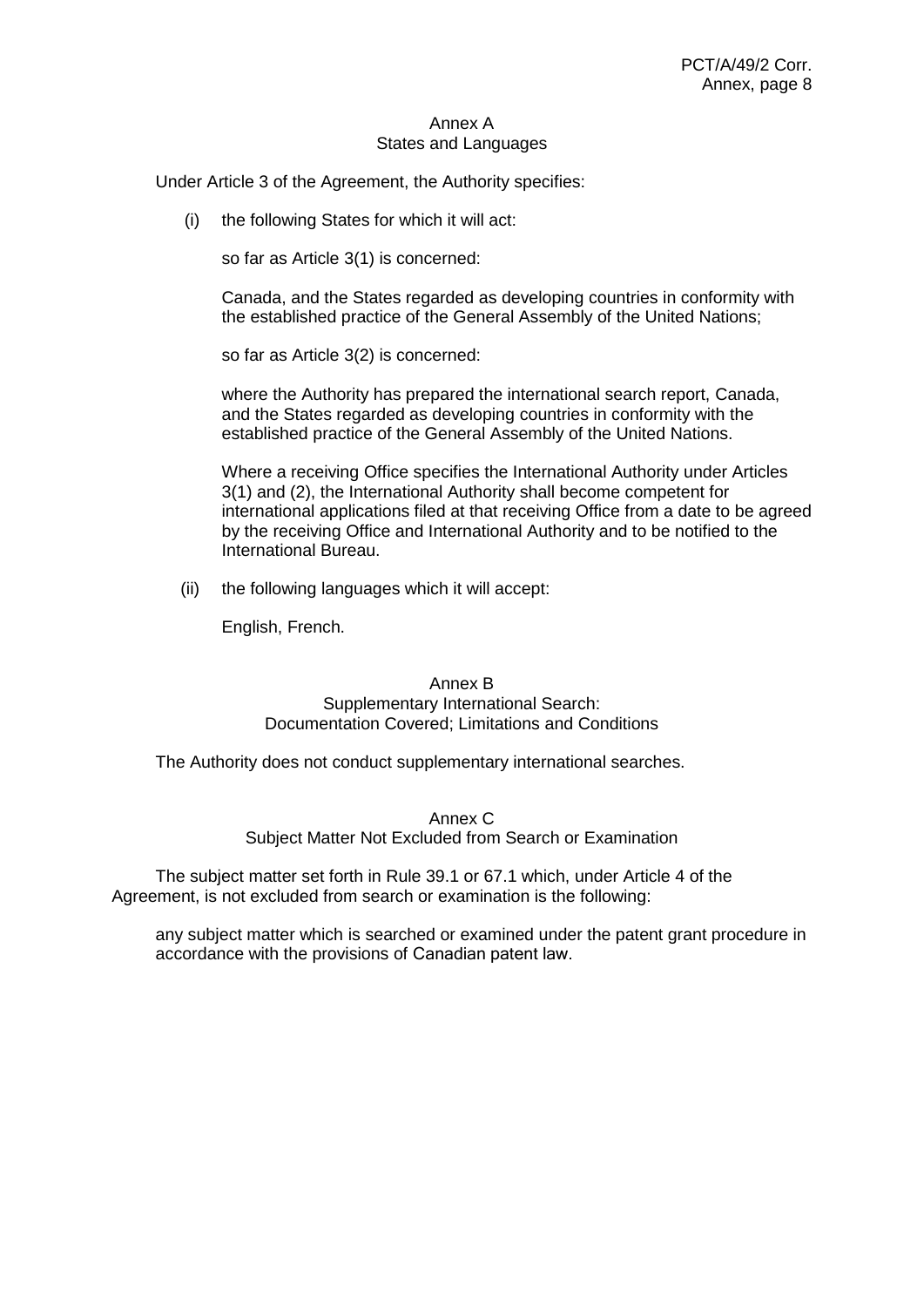## Annex D Fees and Charges

## *Part I. Schedule of Fees and Charges*

 $\overline{1}$ 

| Kind of fee or charge                                                                   | Amount<br>(Canadian dollars) |
|-----------------------------------------------------------------------------------------|------------------------------|
| Search fee (Rule 16.1(a))                                                               | 1,600                        |
| Additional fee (Rule 40.2(a))                                                           | 1,600                        |
| Preliminary examination fee (Rule 58.1(b))                                              | 800                          |
| Additional fee (Rule 68.3(a))                                                           | 800                          |
| Cost of copies (Rules 44.3(b), 71.2(b), 94.1 ter and 94.2)<br>in electronic form        |                              |
| (a) for the first 7 megabytes, plus                                                     | $10^{1}$                     |
| (b) for each additional 10 megabytes or part thereof exceeding<br>the first 7 megabytes | 10 <sup>1</sup>              |
| Cost of copies (Rules 44.3(b), 71.2(b) 94.1 ter and 94.2),                              |                              |
| per page (paper)                                                                        | 1 <sup>1</sup>               |

## *Part II. Conditions for and Extent of Refunds or Reductions of Fees*

(1) Any amount paid by mistake, without cause, or in excess of the amount due, for fees indicated in Part I shall be refunded.

(2) Where the international application is withdrawn or considered withdrawn, under Article 14(1), (3) or (4), before the start of the international search, the amount of the search fee paid shall be fully refunded.

(3) Where the Authority benefits from the results of an earlier search 25% of the amount of the search fee paid shall be refunded, depending on the extent to which an Authority benefits from that earlier search.

(4) In the cases provided for under Rule 58.3, the amount of the preliminary examination fee paid shall be fully refunded.

(5) Where the international application or the demand is withdrawn before the start of the international preliminary examination, the amount of the preliminary examination fee paid shall be fully refunded.

 $1$  With respect to Rules 44.3(b) and 71.2(b), in its capacity as an International Searching Authority, the Authority provides applicants with a first copy of all non-patent literature documents cited in the international search report, free of charge. A first copy of each non-patent literature document cited is made available to designated or elected Offices upon request, free of charge. In its capacity as an International Preliminary Examining Authority, the Authority makes a first copy of all additional non-patent literature documents cited in the international preliminary examination report but not cited in the international search report available to applicants and elected Offices upon request, free of charge.